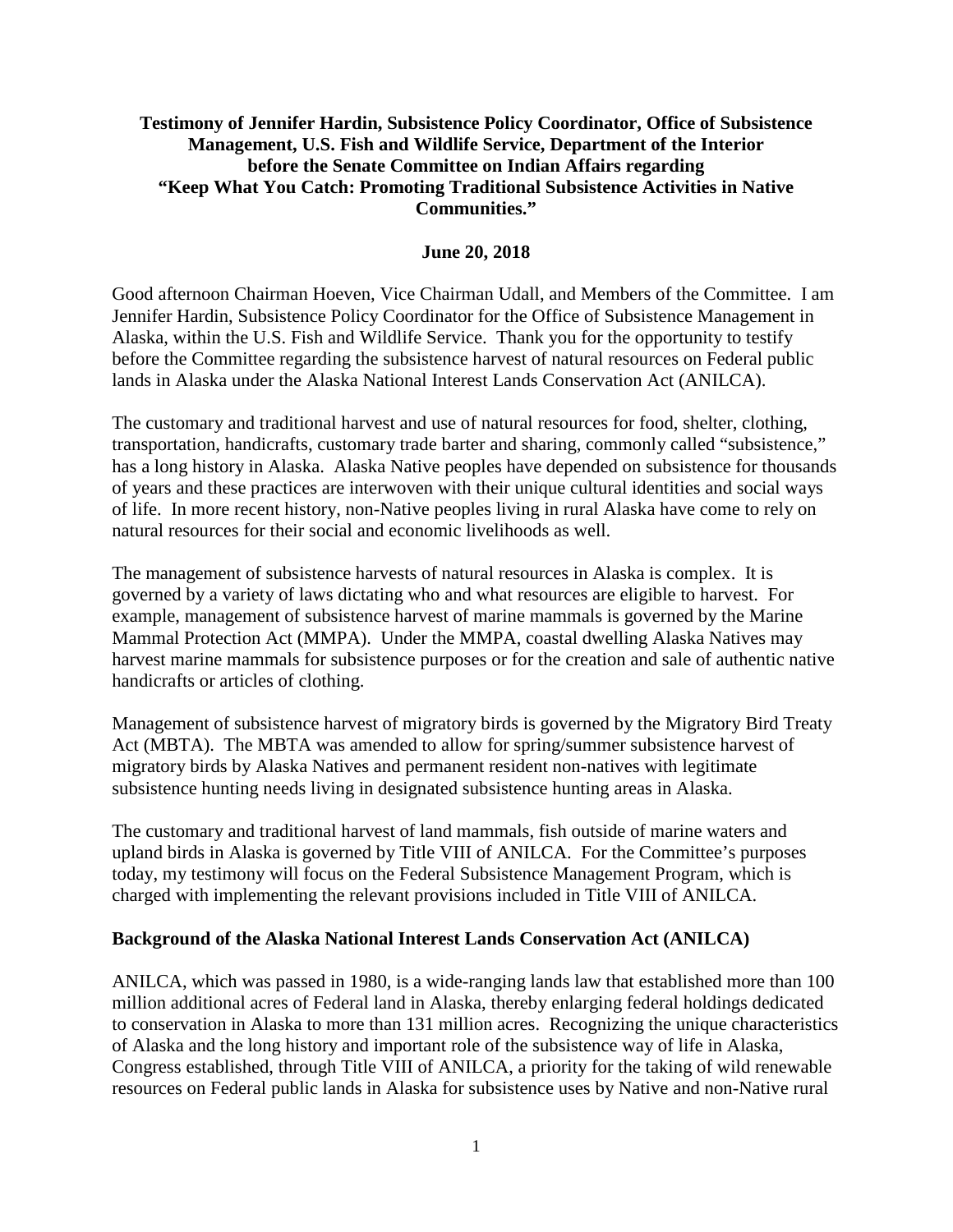Alaskans. The Federal subsistence priority applies on approximately 50 percent of the lands within the state of Alaska.

Title VIII of ANILCA gave the State of Alaska the opportunity to implement the Federal subsistence priority for rural Alaskans on Federal lands. The State did so until 1989 when the State Supreme Court ruled in McDowell v. State of Alaska that providing a subsistence priority based on rural residency, as required by ANILCA, is unconstitutional because it violates several clauses of the Alaska State Constitution, including a clause that says that fish, wildlife and waters are reserved to the people for common use. As a consequence of this decision, the Federal government has engaged in subsistence management within Alaska's Federal public lands and waters since 1990.

In Title VIII of ANILCA, Congress found that the continuation of the subsistence way of life by rural Alaskans is essential to their physical, economic, traditional, cultural and social existence. Title VIII established a priority for the taking of fish and wildlife for nonwasteful subsistence purposes on Federal public lands in Alaska over the taking of those resources for other purposes. The subsistence hunting and fishing practices that are protected by ANILCA reflect and are an expression of vital relationships between people, land and cultural identity in rural Alaska.

The subsistence way of life is also a cornerstone of food security in rural Alaska. Approximately 34 million pounds of wild foods are harvested annually by rural Alaskans, which equates to about 275 pounds per person annually. If rural Alaskans did not have access to subsistence foods, substitutes would have to be purchased. Alaska is twice the size of the state of Texas but has only about 15,000 miles of public roads, most of which are gravel. The lack of roads in Alaska means that a large portion of rural residents have only limited access to stores. The variety of foods in many village stores is quite limited and the cost of store bought foods is prohibitively high for many rural Alaskans.

ANILCA emphasizes the need to balance subsistence opportunity with conservation of healthy populations of fish and wildlife in order to ensure the continuation of the subsistence way of life for future generations. In striking this balance, Congress echoed a central tenet of the traditional ecological knowledge that guided resource management long before the passage of ANILCA and is consistently expressed today by rural Alaskans engaged in the subsistence way of life.

### **Federal Subsistence Management Program**

The Secretaries of the Interior and Agriculture have delegated authority to manage the subsistence priority on Federal public lands to the Federal Subsistence Board (FSB). The FSB is comprised of eight members, including: the Regional Directors of the U.S. Fish and Wildlife Service, National Park Service, and Bureau of Indian Affairs; the State Director of the Bureau of Land Management; and the Regional Forester of the U.S. Forest Service. Three public members who represent rural subsistence users are also members of the board, and one serves as the FSB's chair. The public board members are appointed by the Secretary of the Interior, with the concurrence of the Secretary of Agriculture. The FSB establishes all Federal subsistence hunting, trapping, and fishing regulations for fish and wildlife addressed by ANILCA.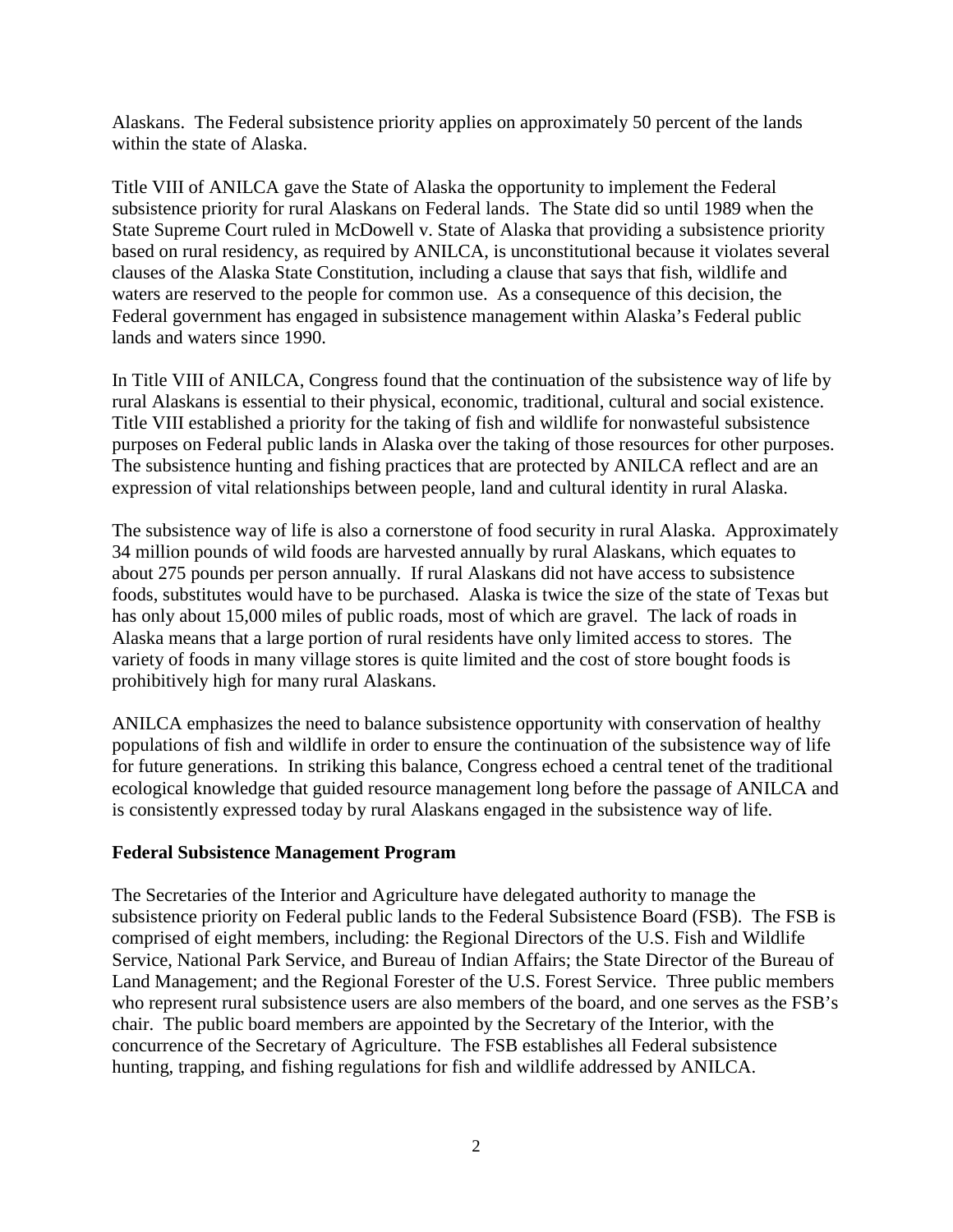The Federal Subsistence Management Program (Program) is multi-faceted, highly collaborative and, reflects a "bottom-up" approach to management. The Program involves five Federal agencies, a Federal and public-member decision-making board, 10 Subsistence Regional Advisory Councils, partnerships with Alaska Native and rural organizations, as well as with the State of Alaska, and robust stakeholder input.

Subsistence Regional Advisory Councils are a large part of what makes Alaska's Federal Subsistence Management Program unique. Title VIII required the establishment of at least six subsistence resource regions, with each having an advisory council whose members are local residents with knowledge of subsistence practices and uses in their respective areas. Alaska is currently divided into ten subsistence resource regions, each with its own Federal Advisory Committee Act (FACA) chartered subsistence regional advisory council to reflect subsistence harvest and cultural differences within the state and also balance population representation.

The Subsistence Regional Advisory Council system provides a direct conduit of local and traditional ecological knowledge in the decision making process. This approach has been crucial to the Program's success. Each Council holds at least two public meetings every year to gather local information, and make recommendations to the FSB on subsistence issues. On issues related to the take of fish and wildlife within their respective regions, the Secretary (or his delegate, the FSB) is statutorily required to defer to the recommendations of the regional advisory councils unless a recommendation is not supported by substantial evidence, violates recognized principles of fish and wildlife conservation, or would be detrimental to the satisfaction of subsistence needs. To date, the FSB has adopted more than 90 percent of regional advisory council recommendations regarding the take of fish and wildlife on Federal lands.

# **The Federal Subsistence Priority**

The Federal Subsistence Management Program's focus on the sociocultural aspects of subsistence activities distinguishes it from other hunting and fishing programs. Title VIII explicitly defines "subsistence uses" as "customary and traditional." Customary and traditional uses are essential components of the subsistence way of life for rural residents in Alaska, and as such, once recognized by the FSB, are protected under ANILCA, to the maximum extent possible. These recognized practices, along with rural status, define the pool of federally qualified subsistence users who are eligible for the subsistence priority on Federal public lands.

The Board recognizes customary and traditional subsistence uses by adopting specific determinations, which identify the fish stocks and wildlife populations that have been customarily and traditionally used for subsistence by rural residents of specific communities or areas. The framework for making Federal customary and traditional use determinations is outlined in the Federal subsistence implementing regulations.

The implementing regulations list eight factors that exemplify customary and traditional uses. The factors emphasize a pattern of use that includes the sharing of knowledge and resources across the generations. The eight factors make clear that customary and traditional uses are part of a community's cultural, social, economic and nutritional wellbeing, affirming and codifying that the subsistence way of life in rural Alaska encompasses more than simply the acquisition of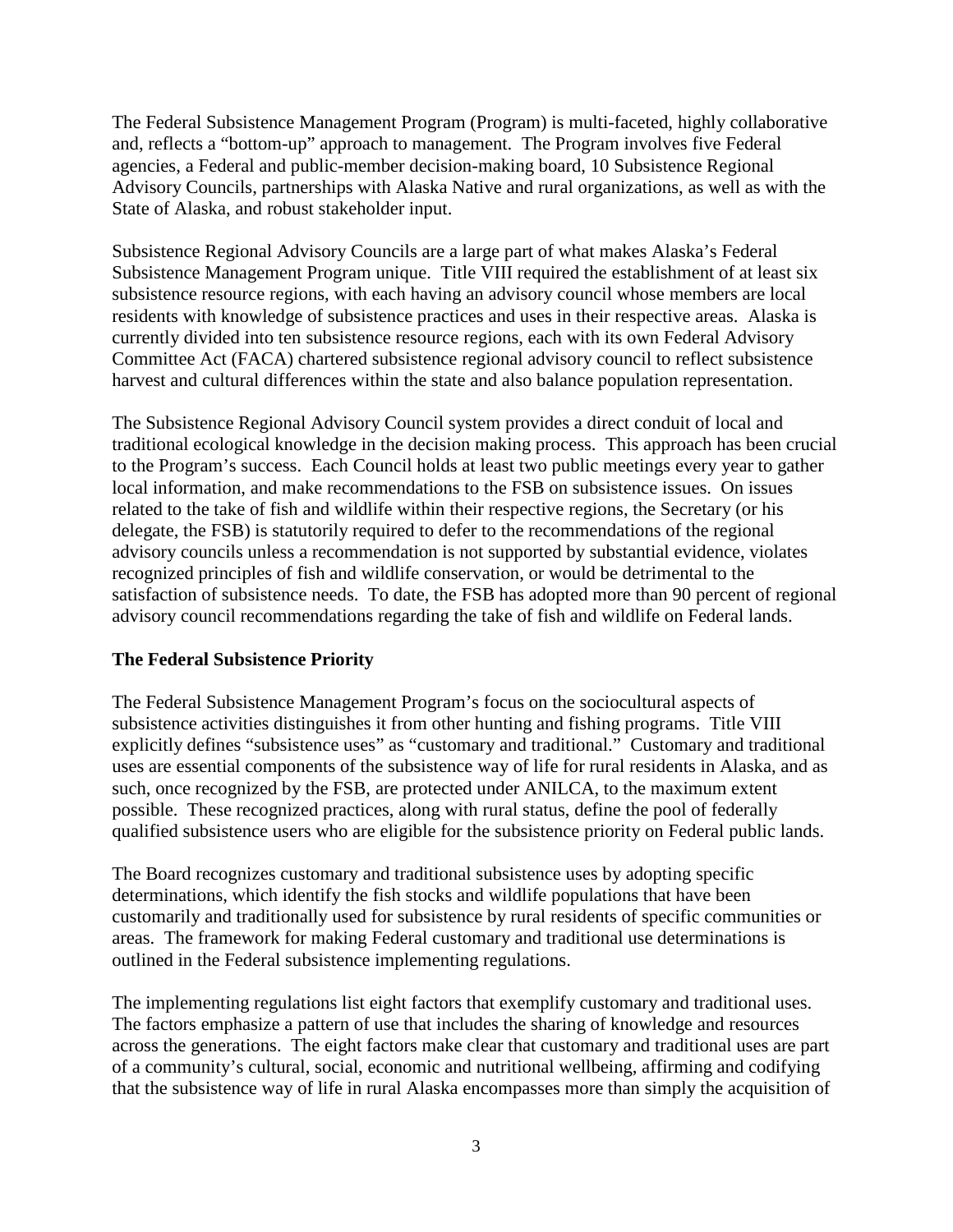calories. Furthermore, the factors acknowledge that the methods and means of subsistence harvest are characterized by efficiency and economy and, therefore, changes to community practices over time are expected with the development of new technologies. At times, this has created challenges for the FSB when faced with regulatory proposals seeking to authorize in regulation hunting or fishing practices under Title VIII of ANILCA that conflict with agencyspecific regulations prohibiting such practices.

The eight-factor analysis applied by the FSB when considering customary and traditional use determinations is intended to protect subsistence use rather than limit it. Because of the important role of subsistence in rural Alaska, it is assumed that customary and traditional use determinations will necessarily be broad and inclusive. The Federal Subsistence Management Program does not employ a rigid checklist approach to assessing the eight factors. Instead, analyses in the Federal program take a holistic approach and the eight factors serve as a framework for considering whether an area or community generally exhibits the eight factors characteristic of customary and traditional uses. The regional advisory councils and the FSB recognize that there are regional, cultural, and temporal variations throughout the state and the application of the eight factors will likely vary by region and by resource depending on actual patterns of use. Therefore, the eight factors that characterize customary and traditional uses are applied in a manner that provides maximum flexibility to address regional variations across the state and offer protections for the subsistence way of life in rural Alaska.

Customary and traditional use determinations are not intended to restrict harvest or allocate resources among Federally qualified subsistence users. However, Title VIII of ANILCA also provides guidance on how the Federal subsistence priority should be implemented in the event that there are not enough resources available to meet all harvest demands on Federal public lands. The Federal prioritization process provides a multi-phased approach that reduces the number of users or uses authorized on Federal public lands. This process is generally triggered by threats to the conservation of healthy populations of fish or wildlife, threats to the continuation of subsistence uses, or threats to the viability of a fish stock or wildlife population. While the subsistence prioritization process often reduces the number of users and uses permitted on Federal public lands, the overall intent of these restrictions is to continue to provide harvest opportunity to as many users as possible in the long run.

When populations of fish or wildlife are abundant enough to support the harvest demands of all user groups and uses, then all harvest authorized by the State of Alaska as well as those authorized in Federal subsistence regulations for Federally qualified subsistence users are allowed on Federal public lands. However, if a conservation concern or increasing competition requires a reduction in harvest, ANILCA requires that subsistence uses by Federally qualified subsistence users are prioritized over other consumptive uses on Federal public lands. The ability to restrict or eliminate harvest by non-Federally qualified users due to threats to the continuation of culturally important harvest practices of rural Alaskans is a unique characteristic of the Program that is highly valued by rural Alaskans. This aspect of the Program has received greater focus and attention as the program has matured with the meaningful infusion of traditional ecological knowledge shared by rural Alaskans. ANILCA also stipulates that subsistence uses by rural Alaskans may be eliminated on Federal lands only in cases when there is a looming threat to the viability of a fish, shellfish or wildlife population.